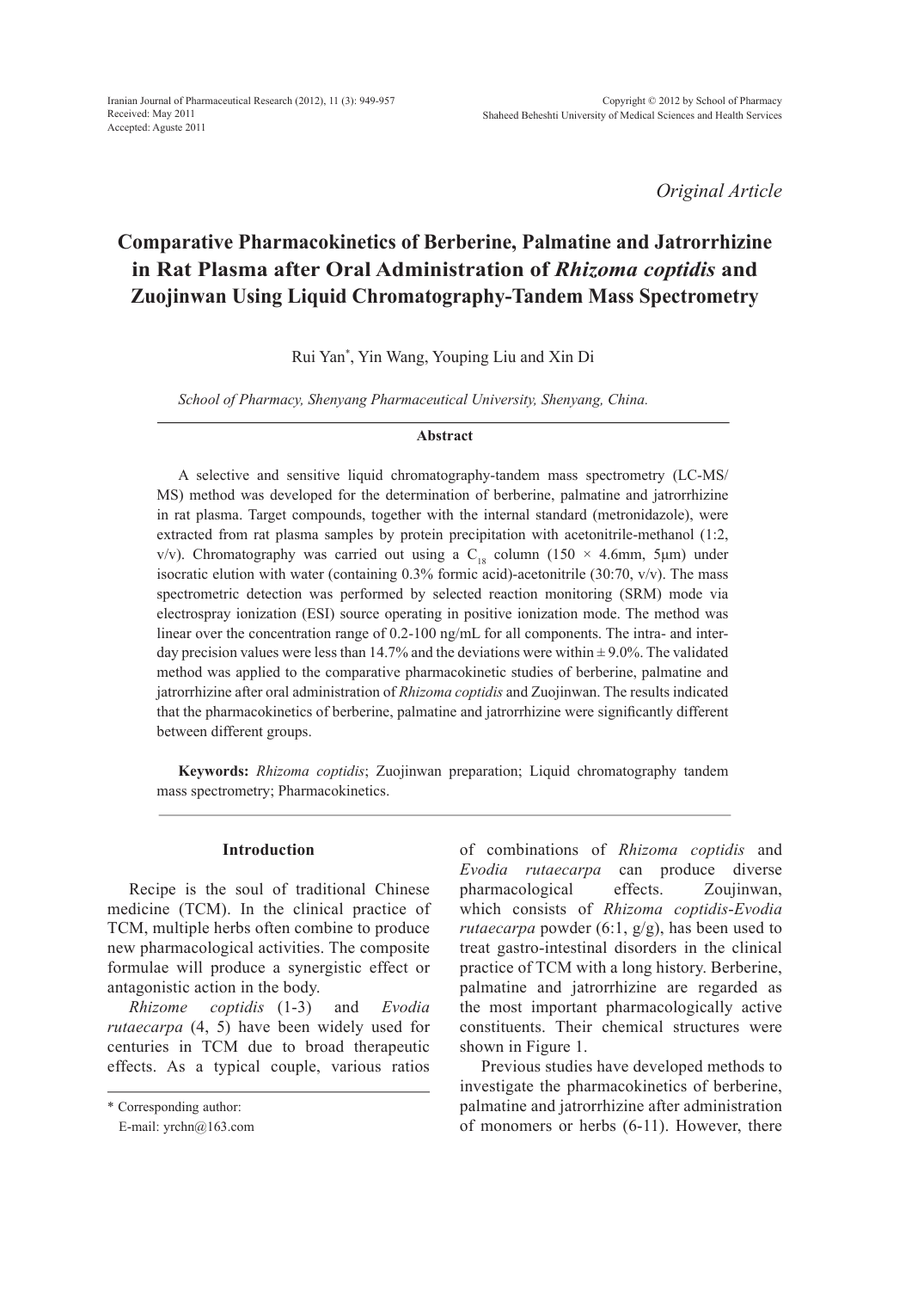

**Figure 1.** Chemical structure of berberine, jatrorrhizine, palmatine and metronidazole (I.S.).

was no comparative study on the prescription to analyze the mechanism of the combination. In this paper, a sensitive and selective method of liquid chromatography-electrospray ionizationmass spectrometry (LC-ESI-MS) is presented for the simultaneous determination of berberine, palmatine and jatrorrhizine in rat plasma. This assay was then applied to an intercomparsion pharmacokinetic study of the three constituents after oral administration of *Rhizoma coptidis* and Zuojinwan in rats.

#### **Experimental**

# *Chemicals and reagents*

Berberine (purity 98.5%), palmatine (purity 98.0%) and jateorrhizine (purity 99.0%) were purchased from the National Institute for the Control of Pharmaceutical and Biological Products (Beijing, China). Methanol, formic acid, acetonitrile were of chromatographic grade from the Yuwang Chemical Factory (Shandong, China). Deionized water was purified by use of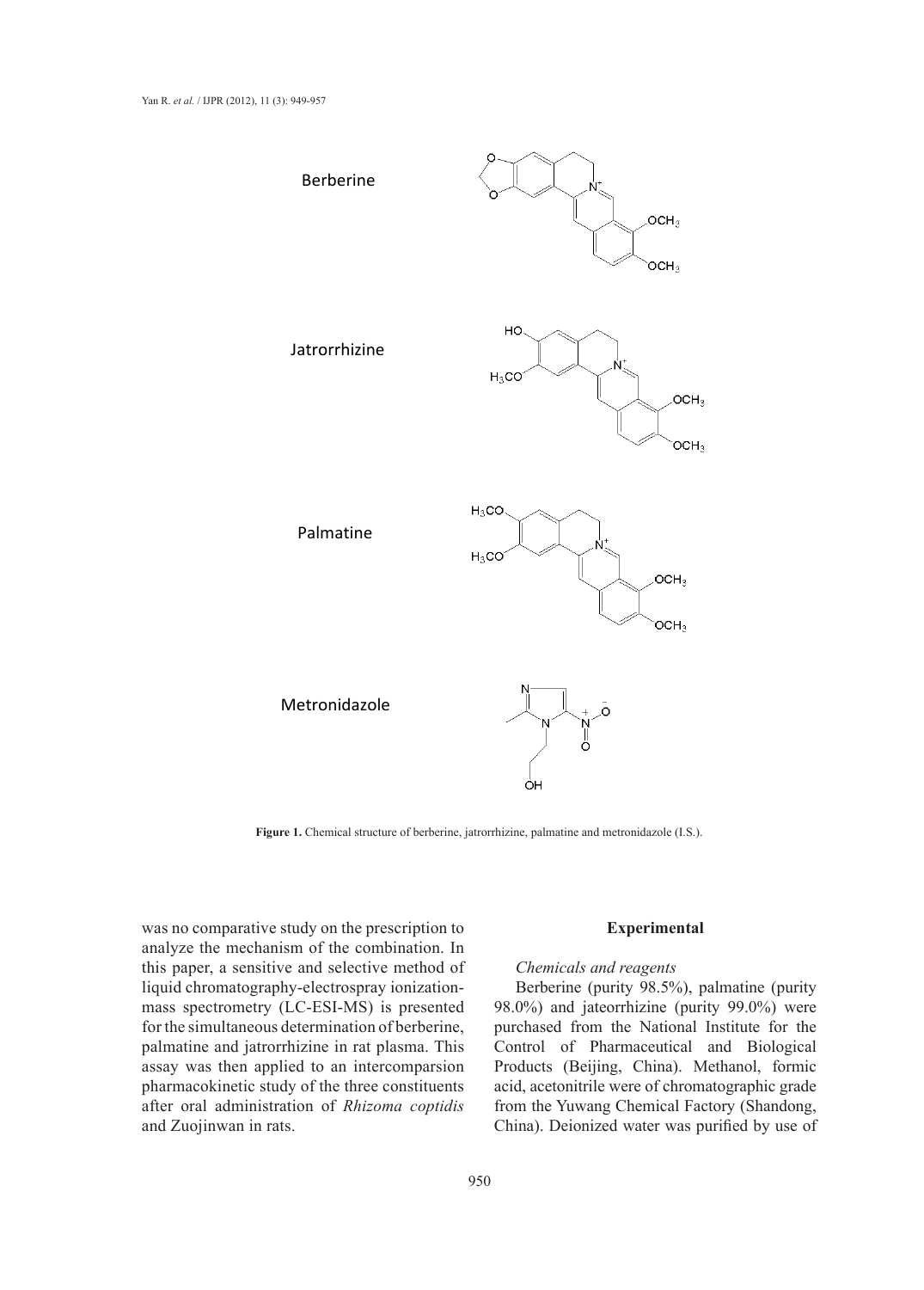an Alpha-Q water-purification system (Millipore, Bedford, MA, USA) for the preparation of samples and buffer solution. All other reagents were of analytical grade. *Rhizoma coptidis* and *Evodia rutaecarpa* were purchased from the Sifang Pharmacy (Shenyang, China).

## *Instrumentation conditions*

The HPLC system consisted of a LC-10ADvp Pump (Shimadzu, Kyoto, Japan) and a SIL-HTA Autosampler (Shimadzu, Kyoto, Japan). Chromatographic separation was carried out on a Diamonsil C<sub>18</sub> column (150 × 4.6 mm, 5 µm, Dikma) with a EasyGuard  $C_{18}$  Security guard column ( $8 \times 4.0$  mm I.D., Dikma) kept at 20 $^{\circ}$ C. The mobile phase consists of water (containing 0.3% formic acid) : acetonitrile  $(30:70, v/v)$ , at a flow rate of 0.45 mL/min.

Mass spectrometric detection was performed on a Thermo Finnigan TSQ Quantum triple quadrupole mass spectrometer (San Jose, CA, USA) equipped with an ESI source in the positive ionization mode. The MS operating conditions were optimized as follows: the spray voltage: 4200 v; the heated capillary temperature: 320°C; the sheath gas (nitrogen): 30 Arb; the auxiliary gas (nitrogen): 5 Arb; the collision gas (argon) pressure: 1.2 mTorr. Data acquisition was performed by Xcalibur 2.0 software. Peak integration and calibration were performed using LCquan software. Quantification was obtained by using SRM mode of the transitions at *m/z*  336→320 for berberine, at *m/z* 352→336 for palmatine, at *m/z* 338→322 for jatrorrhizine and at  $m/z$  172 $\rightarrow$ 128 for metronidazole (IS) respectively, with a scan time of 0.3 s per transition.

# *Preparation of the standard and quality control (QC) samples*

A mixed stock solution containing 100 μg/ mL of berberine, palmatine and jateorrhizine was prepared in methanol. A series of working standard solutions were prepared by successive dilution of the mixed stock solution with methanol. A 200 ng/mL I.S. working solution was similarly prepared by diluting a stock standard solution of metronidazole with methanol. Calibration standards were prepared by spiking 100 μL of the appropriate standard working solutions into 50 μL blank plasma to yield calibration concentrations of 0.2, 0.4, 1.0, 4.0, 10.0, 40.0, 100.0 ng/mL for each component. QC samples were prepared at 0.4, 4, 80 ng/mL for each component.

# *Sample preparation*

Rat plasma 50 μL was mixed with 50 μL internal standard solution (200 ng/mL), 150 μL methanol and 100 μL acetonitrile. After vortexmixing 2 min, the mixture was centrifuged at 10 krpm for 5 min. The supernatant was separated out and blown to dryness with nitrogen at 40°C. Then the residue was reconstituted in 100 μL mobile phase and a 10 μL aliquot of the final testing samples was injected onto the LC-MS system for analysis.

# *Method validation*

The method was validated according to the currently accepted USA Food and Drug Administration (FDA) bioanalytical method validation guidance.

Method linearity was evaluated by analyzing calibration standards in duplicate at each concentration level over three consecutive days. The accuracy and precision were assessed by analyzing QC samples in six replicates at three concentration levels on three validation days. The extraction recovery was evaluated at three concentration levels and for the I.S. at one concentration level by comparing the peak areas of the analytes obtained from six plasma samples with the analytes spiked before and after extraction. Matrix effect was evaluated by comparing the peak areas of the analytes obtained from six plasma samples with the analytes spiked after extraction, at three concentration levels, to those for the neat standard solutions at the same concentrations. The stability of the analytes in rat plasma at low and high concentration levels was evaluated under a variety of storage and process conditions.

# *Pharmacokinetic application*

Five Male Sprague-Dawley rats  $(250 \pm 20)$ g) were fasted for 12 h. The rats were split into two groups to complete the crossover design for pharmacokinetic experiment with a washout period of 7 days. Each rat was administered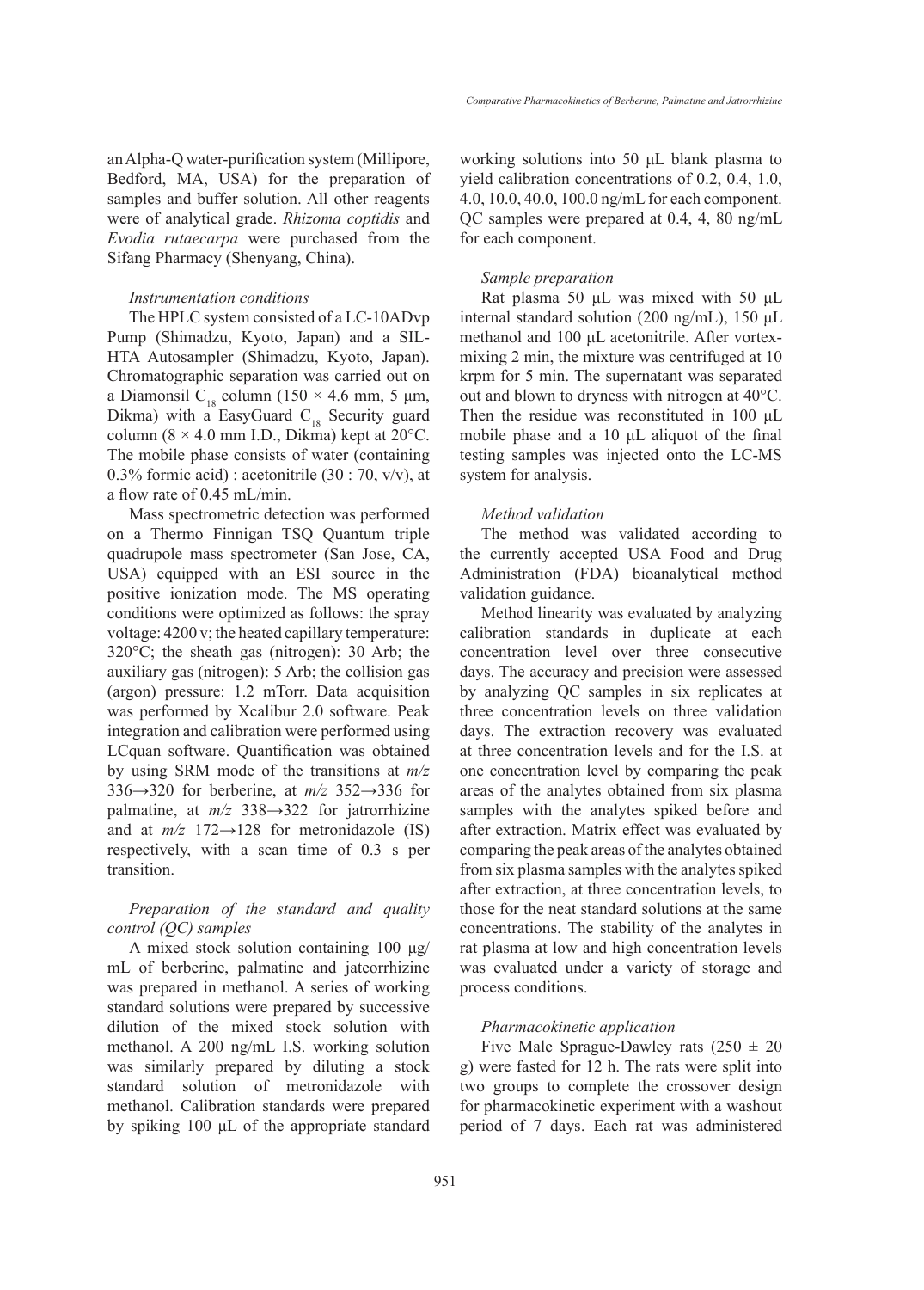an oral dose of herb powders suspended in an aqueous solution containing 0.5% carboxymethyl cellulose sodium (1.08 g *Rhizome coptidis* powder/kg body weight). 150 μL blood samples were collected in heparinized Eppendorf tubes via the oculi chorioideae vein before dosing (0 min) and subsequently at 10, 20, 45, 90, 150, 180, 210, 300, 420, 480, 720 and 1440 min after administration. The heparinized blood was immediately centrifuged for 5 min at 12 Krpm, and the plasma obtained was stored at -20°C until analysis. The pharmacokinetic parameters were calculated using a non-compartmental analysis using DAS 2.0 software (Mathematical Pharmacology Professional Committee of China, Shanghai, China).

#### **Results and Discussion**

## *Method development*

To obtain maximum sensitivity of the SRM, some parameters such as spray voltage, source CID, sheath gas (nitrogen) pressure, auxiliary gas (nitrogen) pressure, collision gas (argon) pressure, and collision energy were optimized. The other MS parameters were adopted from the recommended values for the instrument. The typical full-scan ESI mass spectrum of analytes and I.S. is described in Figure 2.

The mobile phase played a critical role in achieving good chromatographic behavior and appropriate ionization. The selected mobile phase was composed of 30% water (containing 0.3% formic acid) and 70% acetonitrile and provided low background noise and proper retention time.

#### *Method validation*

The typical chromatograms of a blank, a spiked plasma sample with berberine, palmatine and jatrorrhizine (0.2 ng/mL) and I.S. (200 ng/ mL) and plasma obtained 180 min after oral administration of Zuojinwan were presented in Figure 3. All samples were found to be of no interference at the retention times of the analytes or the I.S.

Typical equations of the calibration curve using weighted  $(1/x^2)$  least squares linear regression were as following:  $y = 0.23x+0.027$ ,  $r^2 = 0.9930$  (berberine),  $y = 0.028x - 0.0026$ ,



**Figure 2.** Product ion mass spectra of  $[M]^+$  ions of  $(A)$  berberine (B) jatrorrhizine (C) palmatine (D) I.S.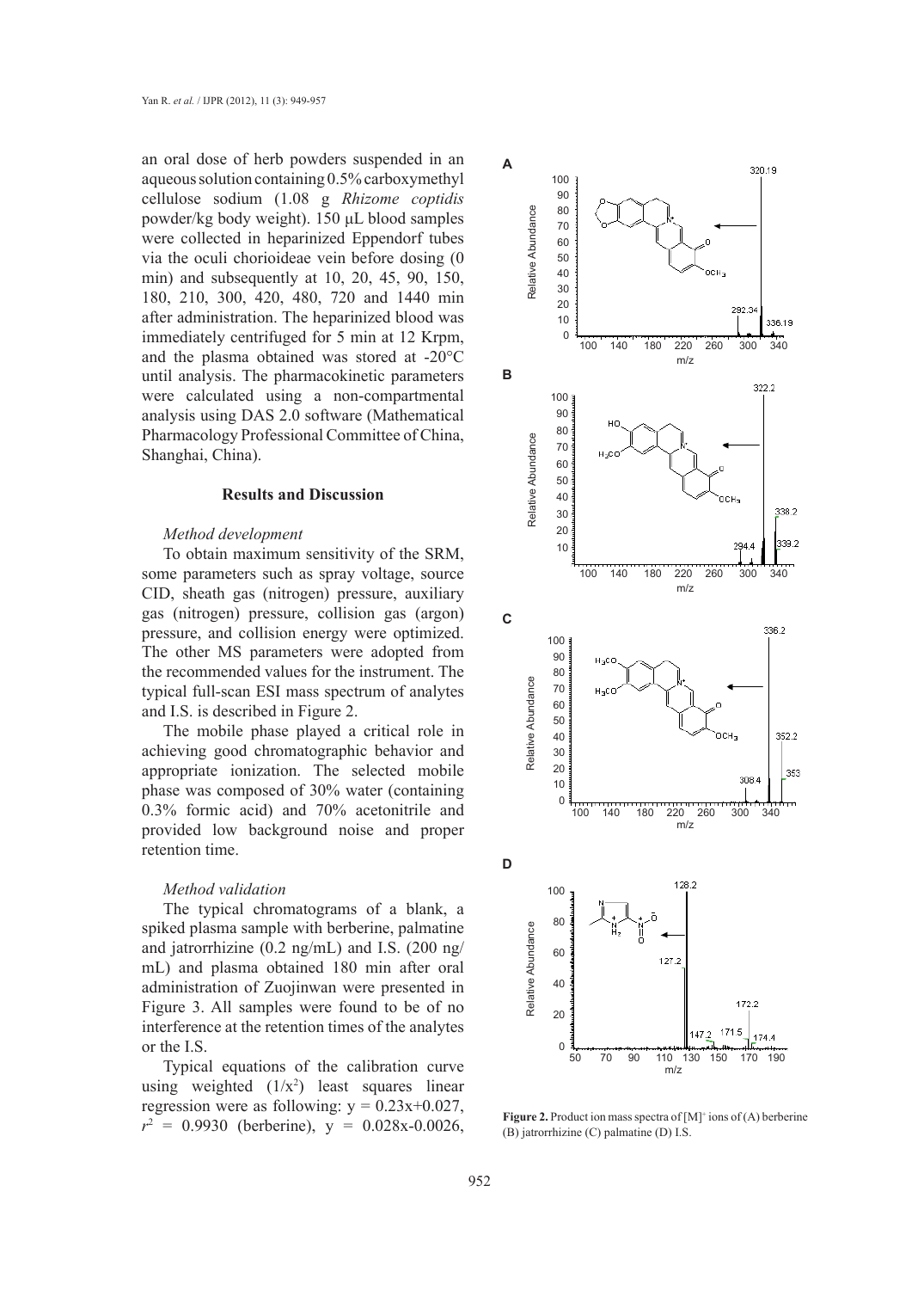

**Figure 3.** Representative SRM chromatograms for analytes in (A) a blank plasma sample (B) a blank plasma spiked with standard at the LLOQ, I.S. at 200 ng/mL (C) a plasma sample after administration of Zuojinwan.

 $r^2 = 0.9833$  (jatrorrhizine),  $y = 0.086x+0.024$ ,  $r^2 = 0.9927$  (palmatine). All calibration curves showed excellent linearity over the range 0.2- 100 ng/mL in rat plasma. Table 1 contained the precision and accuracy data corresponding to LLOQ, the intra- and inter-day precision and accuracy data and the mean extraction recoveries for berberine, palmatine and jatrorrhizine. The mean extraction recovery of

the I.S. was  $75.7 \pm 10.2\%$ . Table 2 summarized the stability data of QC samples. The results showed that all the samples were stable during these tests and there were no stability related problems during the routine analysis of samples for the pharmacokinetic study. The data displayed in Table 3 indicated that the co-eluting matrix components had little or no effect on the ionization of the analytes and IS.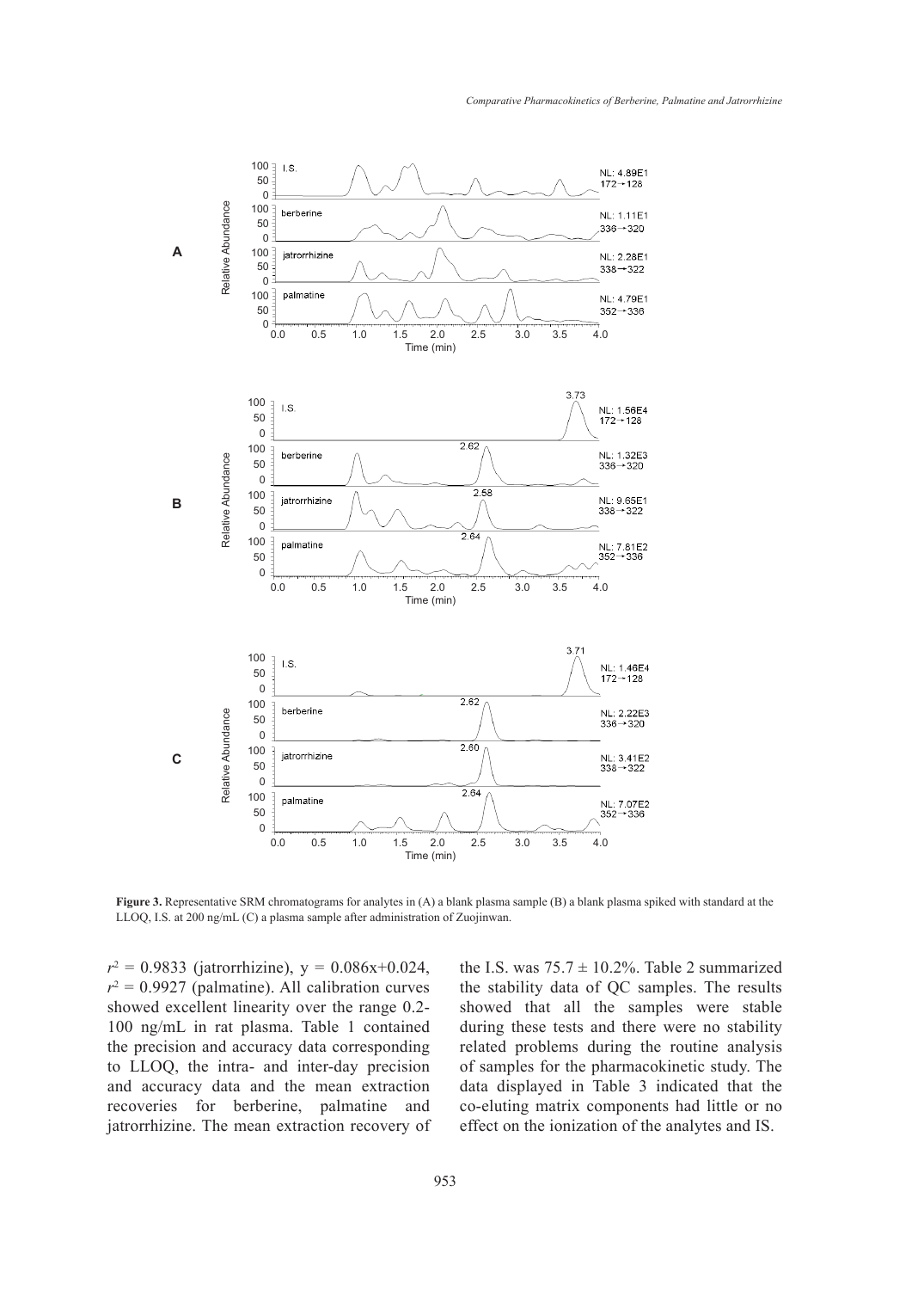Yan R. *et al.* / IJPR (2012), 11 (3): 949-957

| compound             | <b>Added</b>   | Found | $(\%)$ RSD |           | <b>Relative error</b> | % Recovery |           |
|----------------------|----------------|-------|------------|-----------|-----------------------|------------|-----------|
|                      | ng/mL          | ng/mL | Intra-day  | Inter-day | $\frac{0}{0}$         | mean       | <b>SD</b> |
| <b>Berberine</b>     | 0.2            | 0.218 | 6.8        |           | 9.0                   |            |           |
|                      | 0.4            | 0.42  | 6.2        | 10.7      | 5.0                   | 95.2       | 7.8       |
|                      | $\overline{4}$ | 3.99  | 8.6        | 13.5      | $-0.25$               | 87.9       | 4.8       |
|                      | 80             | 84.85 | 8.6        | 10.4      | 6.06                  | 92.6       | 4.2       |
| <b>Jatrorrhizine</b> | 0.2            | 0.202 | 14.7       |           | 1.1                   |            |           |
|                      | 0.4            | 0.40  | 11.0       | 6.2       | 0.3                   | 74.2       | 12.1      |
|                      | $\overline{4}$ | 3.95  | 11.6       | 1.6       | $-1.25$               | 79.2       | 11.7      |
|                      | 80             | 84.89 | 6.6        | 14.5      | 6.11                  | 87.3       | 5.8       |
| Palmatine            | 0.2            | 0.215 | 6.1        |           | 7.6                   |            |           |
|                      | 0.4            | 0.40  | 11.1       | 3.4       | 1.2                   | 84.0       | 5.4       |
|                      | $\overline{4}$ | 4.13  | 8.2        | 11.2      | 3.25                  | 75.1       | 6.4       |
|                      | 80             | 85.11 | 8.9        | 14.3      | 6.4                   | 90.9       | 4.9       |

**Table 1.** Intra- and inter-day precision and accuracy for determination of berberine, jatrorrhizine and palmatine in rat plasma.

Table 2. Stability data of berberine, jatrorrhizine and palmatine in rat plasma under various storage conditions (n = 3).

| <b>Storage condition</b> | <b>Spiked</b><br>concentration |                  | Calculated concentration (mean $\pm$ SD)<br>(ng/mL) |                   | RE(%)     |               |           |
|--------------------------|--------------------------------|------------------|-----------------------------------------------------|-------------------|-----------|---------------|-----------|
|                          | (ng/mL)                        | berberine        | jatrorrhizine                                       | palmatine         | berberine | jatrorrhizine | palmatine |
|                          | 0.4                            | $0.44 \pm 0.01$  | $0.41 \pm 0.04$                                     | $0.42 \pm 0.03$   | 10.0      | 2.5           | 5.0       |
| Room temperature (4 h)   | 80                             | $78.89 \pm 8.01$ | $82.31 \pm 9.38$                                    | $78.04 \pm 10.88$ | $-1.4$    | 2.9           | $-2.4$    |
| Freeze and thaw          | 0.4                            | $0.39 \pm 0.05$  | $0.41 \pm 0.03$                                     | $0.42 \pm 0.03$   | $-2.5$    | 2.5           | 5.0       |
|                          | 80                             | $69.20 \pm 3.22$ | $77.63 \pm 6.94$                                    | $69.67 \pm 6.87$  | $-13.5$   | $-3.0$        | $-12.9$   |
|                          | 0.4                            | $0.40 \pm 0.04$  | $0.40 \pm 0.05$                                     | $0.41 \pm 0.03$   | 0.0       | 0.0           | 2.5       |
| Autosampler (24 h)       | 80                             | $71.17 \pm 4.47$ | $72.21 \pm 2.00$                                    | $67.08 \pm 1.83$  | $-11.0$   | $-9.7$        | $-16.2$   |

**Tabble 3.** Matrix effect data for berberine, jatrorrhizine and palmatine at 3 levels of QC samples and IS 200 ng/mL in six different sources of rat plasma.

| compound             | (Nominal plasma concentration (ng/mL) | (Matrix Effect $(\% )$ (mean $\pm$ SD | $%$ RSD |
|----------------------|---------------------------------------|---------------------------------------|---------|
| <b>Berberine</b>     | 0.4                                   | $4.6 \pm 85.6$                        | 5.4     |
|                      | 4                                     | $11.2 \pm 89.9$                       | 12.5    |
|                      | 80                                    | $2.1 \pm 98.2$                        | 2.2     |
| <b>Jatrorrhizine</b> | 0.4                                   | $10.6 \pm 77.5$                       | 13.7    |
|                      | 4                                     | $10.7 \pm 89.6$                       | 11.9    |
|                      | 80                                    | $4.4 \pm 82.9$                        | 7.0     |
| Palmatine            | 0.4                                   | $12.0 \pm 85.4$                       | 14.0    |
|                      | 4                                     | $13.9 \pm 102.8$                      | 13.5    |
|                      | 80                                    | $7.1 \pm 94.1$                        | 7.6     |
| .1. S                | 200                                   | $13.3 \pm 92.9$                       | 14.3    |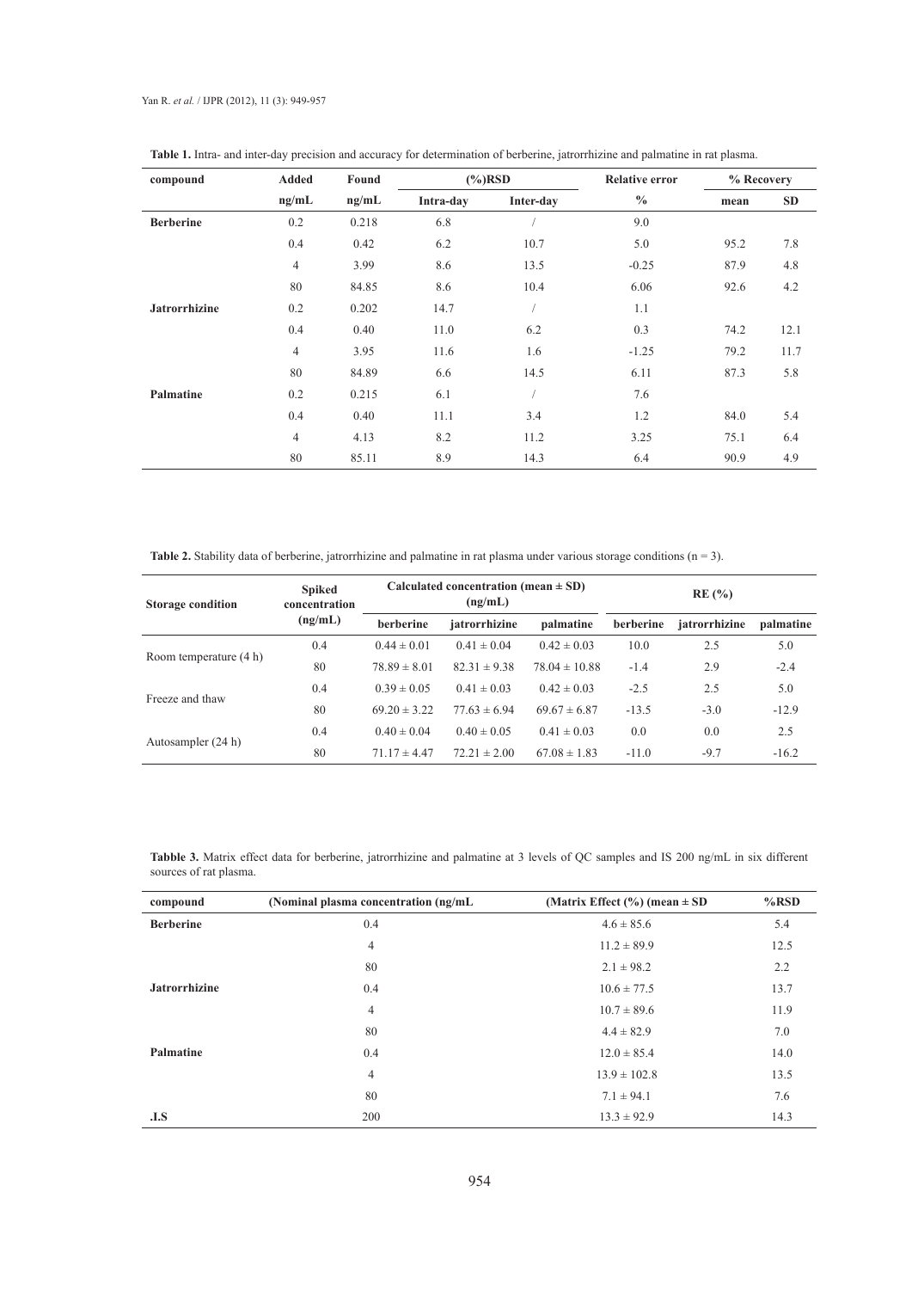| Compound      | p. o.               | $AUC_{0}$ .(µg/L·h) | $AUC_{0,\infty}(\mu g/L \cdot h)$ | $MRT_{a}$ (h) | $MRT_{0.00}(h)$ | $t_{1/2z}$ (h) | $T_{max}(h)$    | $C_{max}(\mu g/L)$ |
|---------------|---------------------|---------------------|-----------------------------------|---------------|-----------------|----------------|-----------------|--------------------|
| Berberine     | Rhizoma<br>coptidis | $126.8 \pm 28.1$    | $133.5 \pm 31.4$                  | $3.8 \pm 0.9$ | $5.4 \pm 1.8$   | $7.2 \pm 1.8$  | $0.75 \pm 0.11$ | $78.42 \pm 12.19$  |
|               | Zuojinwan           | $69.7 \pm 52.9$     | $70.8 \pm 56.5$                   | $3.7 \pm 0.9$ | $4.1 \pm 1.7$   | $4.4 \pm 4.1$  | $1.50 \pm 0.89$ | $40.06 \pm 12.15$  |
| Jatrorrhizine | Rhizoma<br>coptidis | $123.1 \pm 31.1$    | $128.9 \pm 37.4$                  | $3.5 \pm 0.8$ | $4.9 \pm 3.8$   | $7.1 \pm 6.4$  | $0.75 \pm 0.11$ | $82.09 \pm 17.44$  |
|               | Zuojinwan           | $107.9 \pm 50.8$    | $113.8 \pm 48.1$                  | $4.3 \pm 0.9$ | $5.9 \pm 3.0$   | $8.0 \pm 3.7$  | $1.50 \pm 0.89$ | $39.63 \pm 13.35$  |
| Palmatine     | Rhizoma<br>coptidis | $78.8 \pm 18.1$     | $81.4 \pm 18.2$                   | $3.2 \pm 0.8$ | $4.1 \pm 1.0$   | $6.2 \pm 1.4$  | $0.75 \pm 0.11$ | $55.35 \pm 8.90$   |
|               | Zuojinwan           | $60.9 \pm 33.8$     | $62.2 \pm 34.8$                   | $5.2 \pm 1.1$ | $5.7 \pm 1.4$   | $4.2 \pm 2.3$  | $1.50 \pm 0.22$ | $27.03 \pm 6.57$   |

**Table 4.** Mean pharmacokinetic parameters of berberine, jatrorrhizine and palmatine in rat plasma  $(n = 5)$ .

### *Results of pharmacokinetic study*

The method described above was applied to the pharmacokinetic study in which plasma concentrations of berberine, palmatine and jatrorrhizine were determined for 24 h after oral administration of *Rhizome coptidis* and Zuojinwan (1.08 g *Rhizome coptidis* powder/Kg body weight). The mean plasma concentrationtime profiles  $(n = 5)$  were represented in Figure 4. Berberine, palmatine and jateorrhizine exhibited similar plasma concentration–time profiles under the same administration methods, which probably due to the similarity of their molecular structures. The similarity was observed in many studies on TCM (12-14). Probably the similarity of their molecular structures contributed to their similar disposition process *in-vivo*. Pharmacokinetic parameters are listed in Table 4. The parameters were very different with the results in (7), probably because the pharmacokinetic experiments are so susceptible that the pharmacokinetic data would often differ when the experimental conditions, such as animals, herbs and sampling time, change a little.

Three peaks at 90, 210 and 480 min were observed in the plasma concentration-time curves after administration of Zuojinwan (Figure 4). The similar result had happened in Deng›s study (7). They discussed that distribution, reabsorption and enterohepatic circulation might contribute to multiple blood concentration peaks of berberine, palmatine and jateorrhizine after oral administration of Zuojinwan. Furthermore, we surmised that *Evodia rutaecarpa* could affect the dissolution rate from herb powders, which would limit the absorption rate of alkaloids. It would take more time for the constituents to dissolve out of deep layer than surface layer of herb powders, as a result, causing the appearance of the second and the third blood concentration peaks in Figure 4. In addition, Zuo *et al.* (8) reported that jatrorrhizine is one of the metabolites of berberine, we can infer that the second and third peaks may be caused by the newly produced jatrorrhizine which was metabolized from berberine. Similarly, berberine and palmatine are also possibly metabolites of some other constituents in herbs. The second and third peaks may be caused by the newly produced alkaloids which were metabolized from other alkaloids. *Evodia rutaecarpa* probably exacerbated the metabolism of the alkaloids in *Rhizoma coptidis*.

The pharmacokinetic curves of the same constituent were different under different administration methods. There was a single peak of the alkaloids in the pharmacokinetic curves after oral administration of *Rhizoma coptidis,*  which was different with that of Zuojinwan. It must be the components in *Evodia rutaecarpa* that caused the multiple peaks. Earlier publications have also reported multiple blood concentration peaks after administration of herbs or preparations (15, 16). According to Table 4,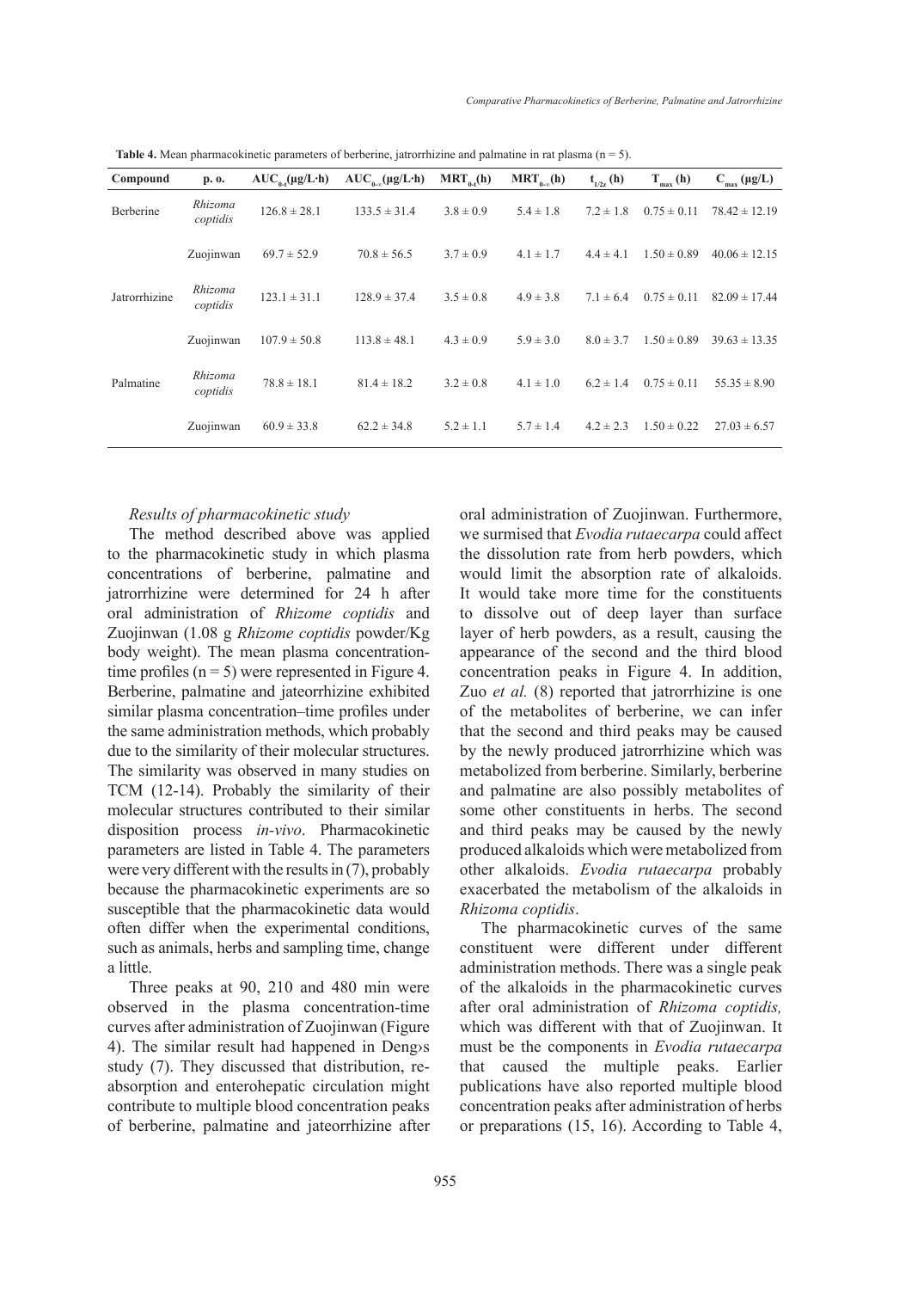

**Figure 4.** Mean plasma concentration-time curves of (A) berberine (B) jatrorrhizine and (C) palmatine after oral administration of Rhizome coptidis and Zuojinwan.